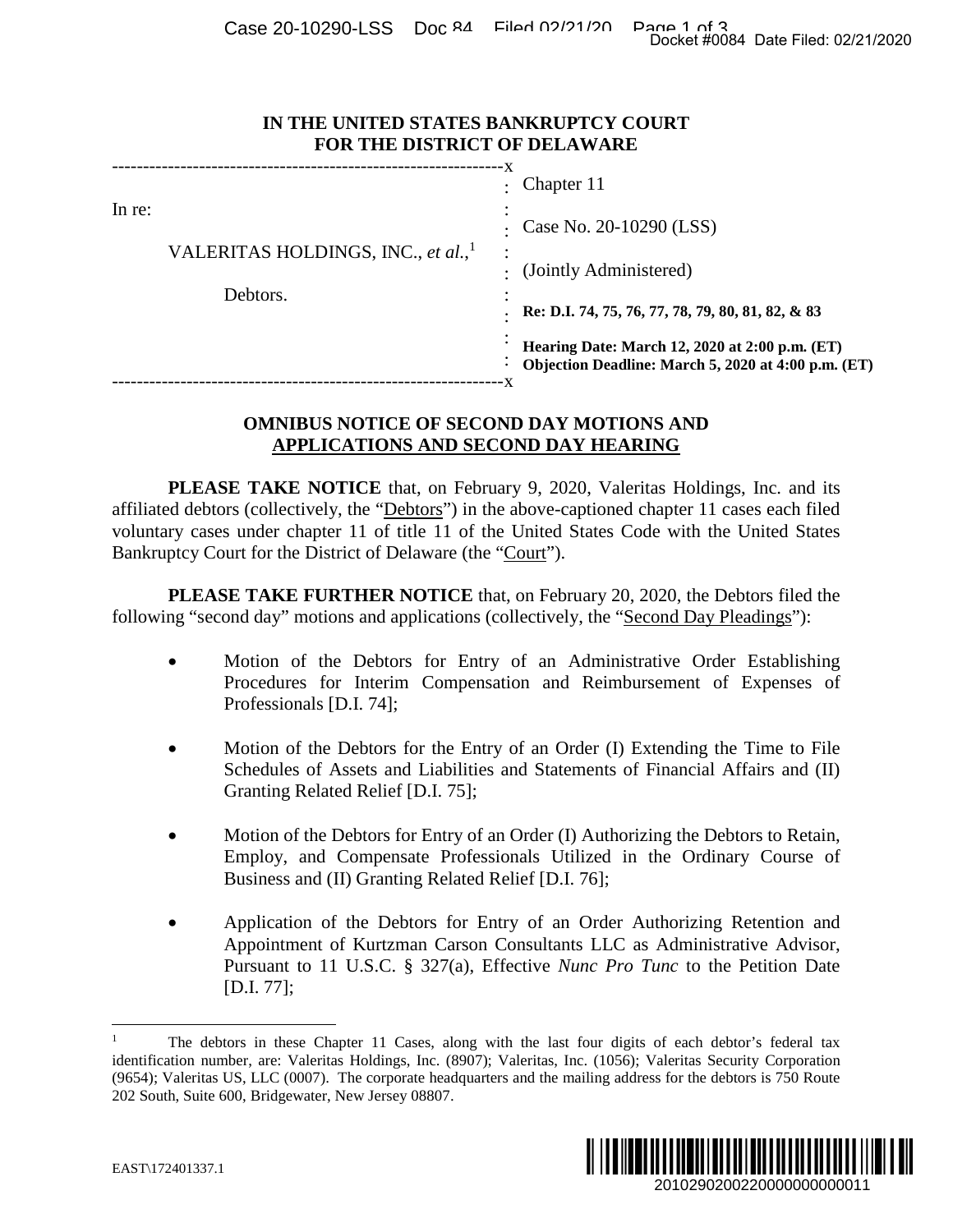- Motion of the Debtors for Entry of an Order (I) Establishing Deadlines for Filing Proofs of Claim, Including Section 503(b)(9) Claims, (II) Establishing Deadlines for Filing Administrative Claim Requests for Administrative Claims Accrued Through April 3, 2020, (III) Approving the Form and Manner of Notice Thereof, and (IV) Granting Related Relief [D.I. 78];
- Motion of the Debtors for Entry of Order (I) Authorizing the Debtors to Continue Certain Customer Programs and to Honor Certain Obligations in Connection with Same, and (II) Granting Related Relief [D.I. 79];
- Debtors' First Omnibus Motion for Entry of an Order (I) Authorizing the Debtors to Reject Certain Executory Contracts, and (II) Granting Certain Related Relief [D.I. 80];
- Application of the Debtors for Entry of an Order (I) Authorizing the Debtors to Retain and Employ PriceWaterhouseCoopers LLC as Restructuring Advisor to the Debtors *Nunc Pro Tunc* to the Petition Date, (II) Modifying Certain Requirements Under Local Rule 2016-2, and (III) Granting Related Relief [D.I. 81];
- Application of the Debtors for Entry of an Order (I) Authorizing the Debtors to Retain and Employ Lincoln Partners Advisors LLC as Investment Banker, *Nunc Pro Tunc* to the Petition Date, (II) Modifying Certain Requirements Under Local Rule 2016-2, and (III) Granting Related Relief [D.I. 82]; and
- Application of Debtors for Entry of an Order (I) Authorizing the Debtors to Retain and Employ DLA Piper LLP (US) as Counsel, *Nunc Pro Tunc* to the Petition Date, and (II) Granting Related Relief [D.I. 83].

**PLEASE TAKE FURTHER NOTICE** that any objection or response to any Second Day Pleading must be (i) filed with the Clerk of the Court, 824 North Market Street, 3rd Floor, Wilmington, Delaware 19806, **on or before March 5, 2020 at 4:00 p.m. (ET)** (the "Objection Deadline") and (ii) served no later than the Objection Deadline on the undersigned proposed counsel for the Debtors.

**PLEASE TAKE FURTHER NOTICE** that if an objection or response is timely filed and served, you or your attorney must attend the hearing on the Second Day Pleadings scheduled to be held before The Honorable Laurie Selber Silverstein, United States Bankruptcy Judge, at the Court, 824 North Market Street, 6th Floor, Courtroom 2, Wilmington, Delaware 19801 on **March 12, 2020 at 2:00 p.m. (ET)**.